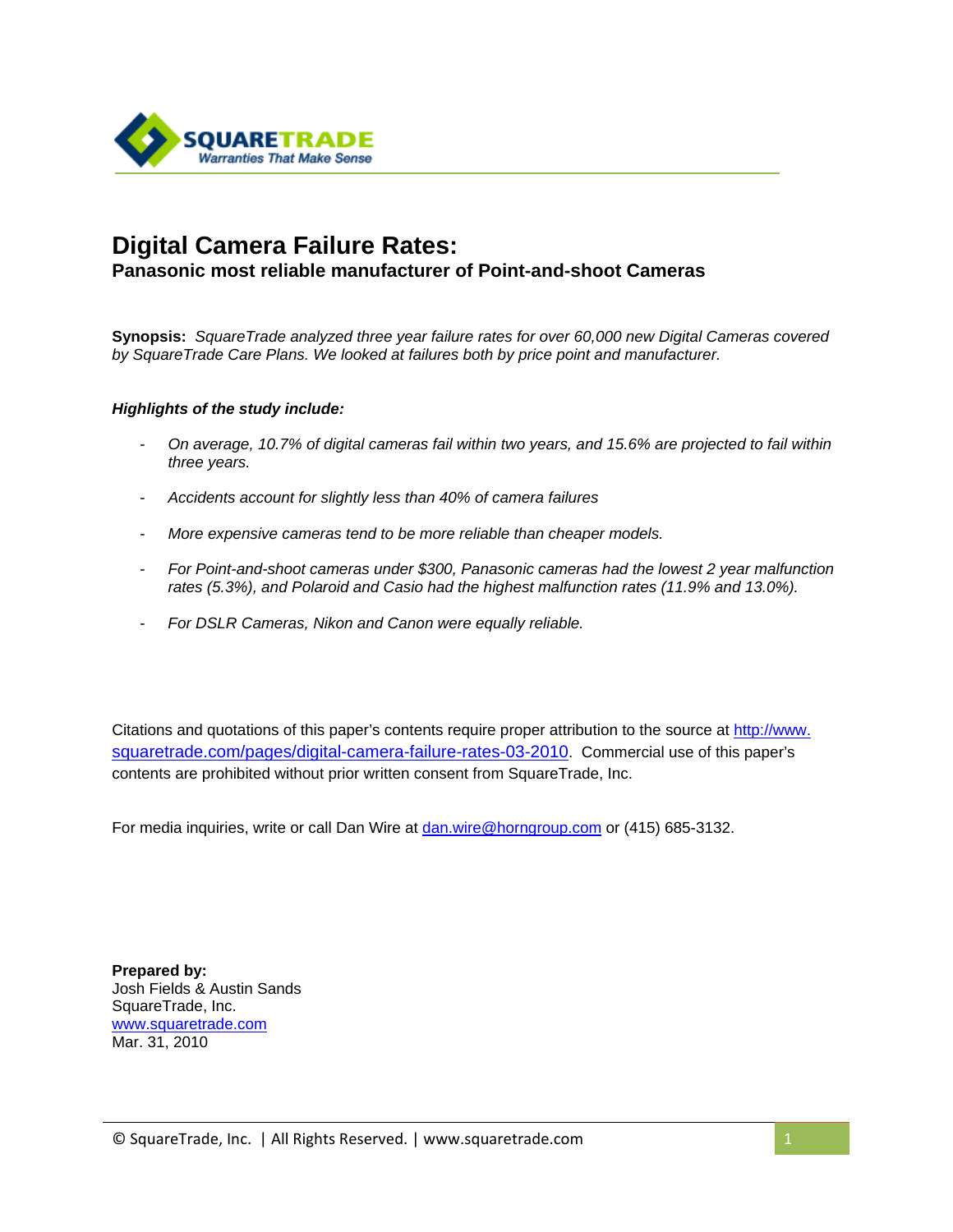### **Introduction: Digital camera reliability**

In an effort to keep consumers more informed about the reliability of the products they buy, over the past year and a half, SquareTrade has taken a look at the failure rates of many types and brands of laptops, cell phones, and game consoles. This time we turn our attention to digital cameras.

In this reliability report, SquareTrade examines digital camera reliability from a few different angles. We start with an overview of digital camera failures, both from manufacturer defects and accidents. We then compare camera reliability by brand and price point.

This analysis examines customer reported failure data from a sample of over 60,000 new digital cameras purchased by SquareTrade warranty customers (see Appendix for sample details). SquareTrade offers warranty plans that cover accidental damage as well as hardware failures, and we consider malfunctions from normal usage ("malfunctions") separate from accidents ("accidents") in our analysis. We refer to "total failure rate" as the sum of failure rates due to malfunctions and accidents.

Among our conclusions, we found that almost 11% of digital cameras fail over the first 2 years of ownership, with 6.6% of failures coming from malfunctions and 4.1% from accidents. We also found the least expensive point-and-shoot digital cameras to be the least reliable, while expensive DSLR cameras tended to be the most reliable. This correlation between price and reliability was also found in SquareTrade's earlier research on laptop computers as well.

When we break the reported malfunction analysis down by brand and price, Panasonic clearly emerges as the most reliable brand of point-and-shoots. For example, on inexpensive point-and-shoot cameras, Panasonic had a malfunction rate of just 5.3% over the first 2 years. On the opposite end of the spectrum are Casio and Polaroid, with 2 year malfunction rates of 13.0% and 11.9% respectively.

Now let's delve into the data and take a look at the numbers. Please note that this study only includes *digital* cameras. Whenever we use the word camera, we are only referring to digital cameras.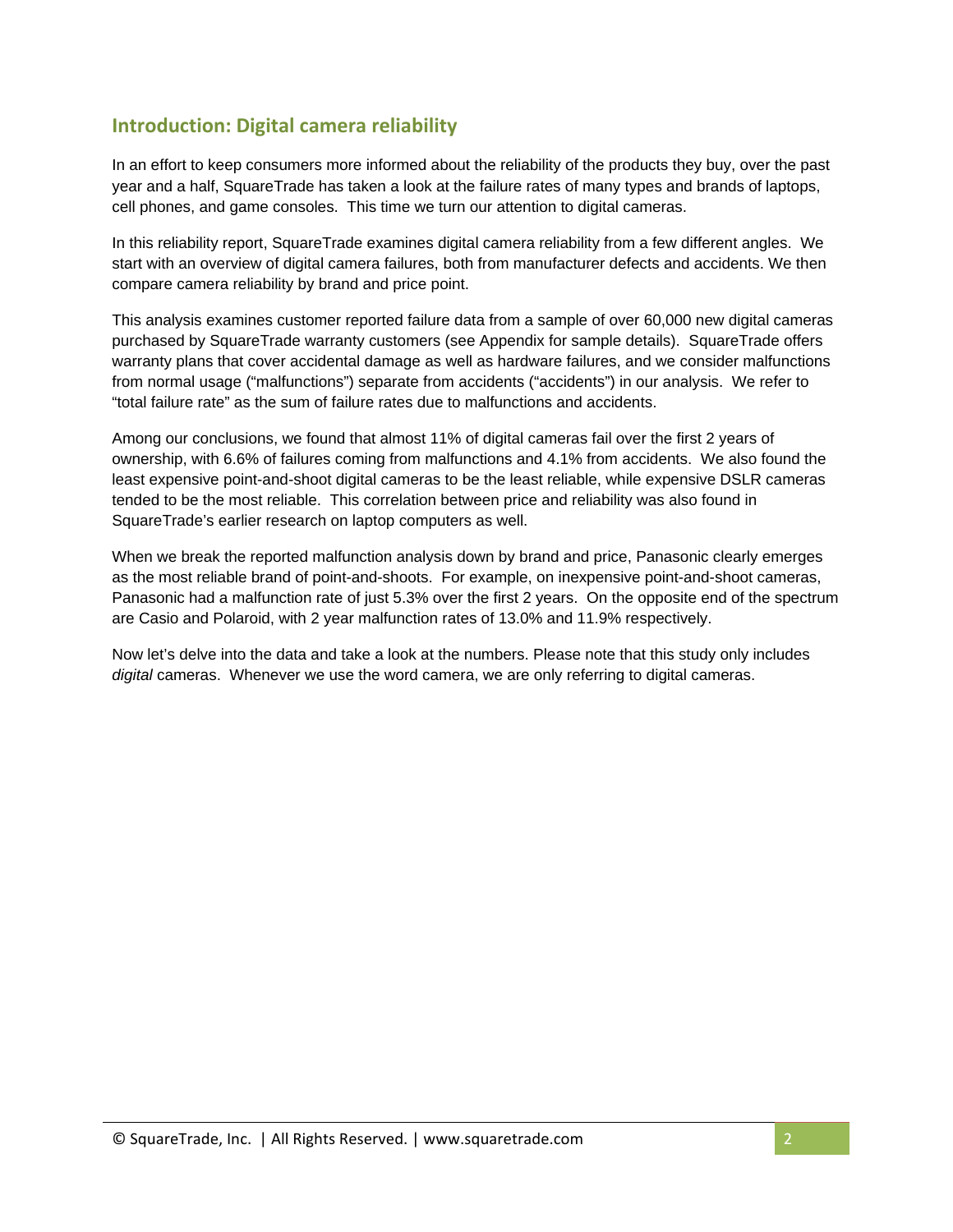## **Digital Camera Failure Rates**

We first start with an overall view of camera failures. In Figure 1, we show the failure curves of cameras over two years, as well as the predicted failure rates in the third year of ownership. The malfunction rate and the accident rate are shown separately, as well as the total failure rate.





Looking at total failure rate, we find that 5.9% of camera owners reported a failure of some kind in the first year, and 10.7% by the end of the second year. Of these, roughly 60% were from malfunctions, and 40% were from accidents.

Looking at malfunctions specifically, we found 3.4% of cameras failed in the first year and an additional 3.2% in the second. This curve showing somewhat higher failure rates in the first year is similar to patterns we see in other consumer electronics, and which we've reported in previous laptop and smartphone studies.

The accident rate is worth noting as well. While the rate itself is not as high as other categories like cell phones, which see rates above 20%, they do still account for about 40% of failures. Accidents also tend to be more catastrophic than malfunctions and have a higher cost of repair. The average cost to fix an accidentally damaged camera is 20% higher than the cost to fix a manufacturer defect.

Now let's dig into a bit more depth and look at different price points of cameras.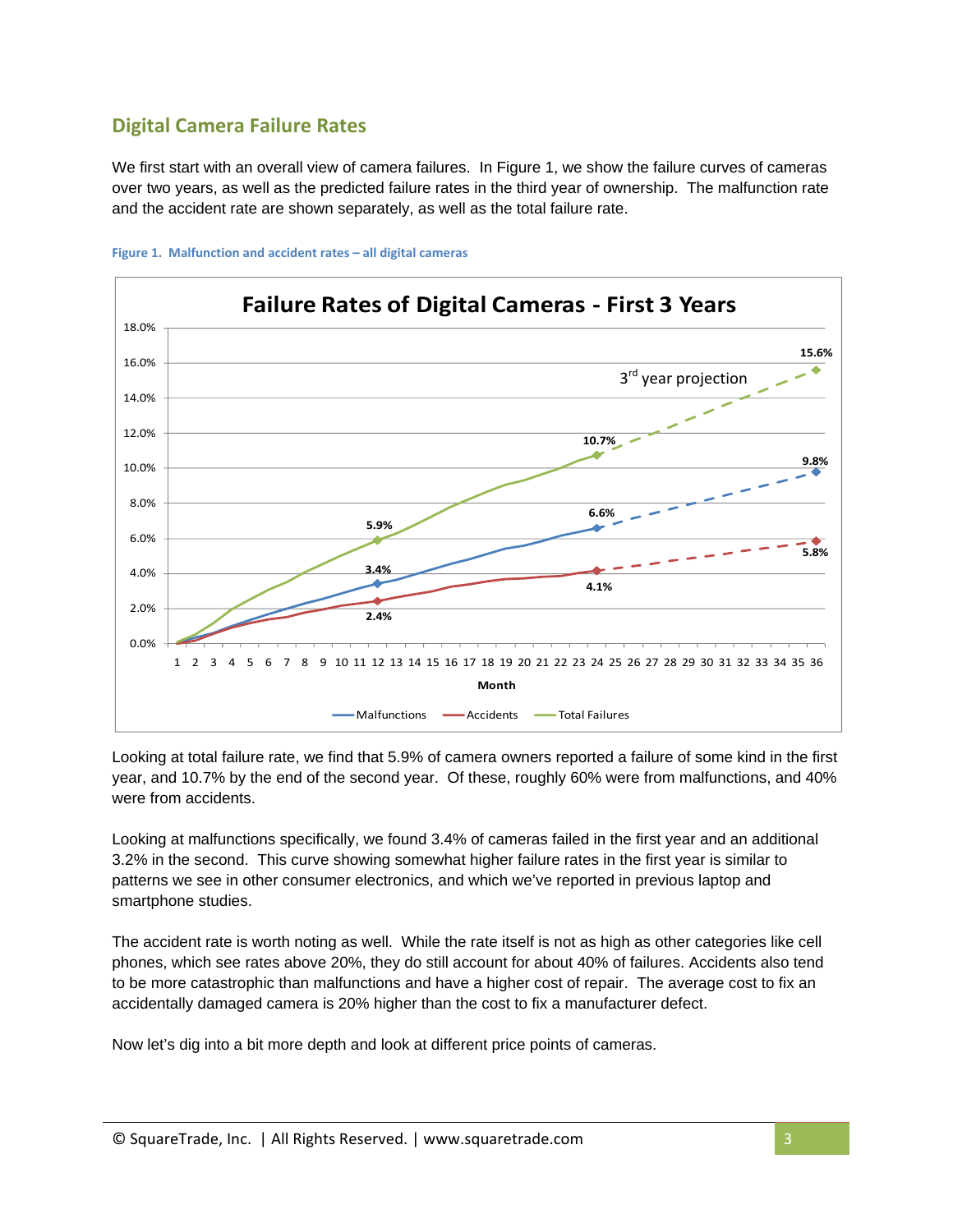# **Camera Failures by Price**

We next turn our attention to the reliability of cameras by price point. We have categorized cameras into 4 price ranges that signify the typical consumer camera market segments.

- Under \$150: Value point-and-shoot cameras with limited features, not much zoom control, and are competitively priced.
- \$150-300: Mid-Range point-and-shoot cameras with numerous features and zoom capabilities
- \$300-\$500: Premium point-and-shoot cameras with the best feature sets.
- Greater than \$500: Almost exclusively Digital SLR cameras.

In Figure 2, we break down malfunctions by the price ranges described above. Note that this analysis only considers failures due to malfunctions, not accidents.



**Figure 2. Relative occurrence of camera malfunctions in the first 2 years by price range.**

There is a clear correlation between the price of the camera and its likelihood of malfunctioning. Value point & shoot category showed the least reliability with 7.4% of cameras malfunctioning in two years, with mid-range models close behind at 6.8%.

Above \$300, the camera malfunction rates fell significantly. Premium point & shoot cameras failed 4.8% of the time, making them about one-third less likely to fail over the same period of time. Cameras over \$500, nearly all of which were DSLRs, were the most reliable, with only 4% malfunctioning over two years.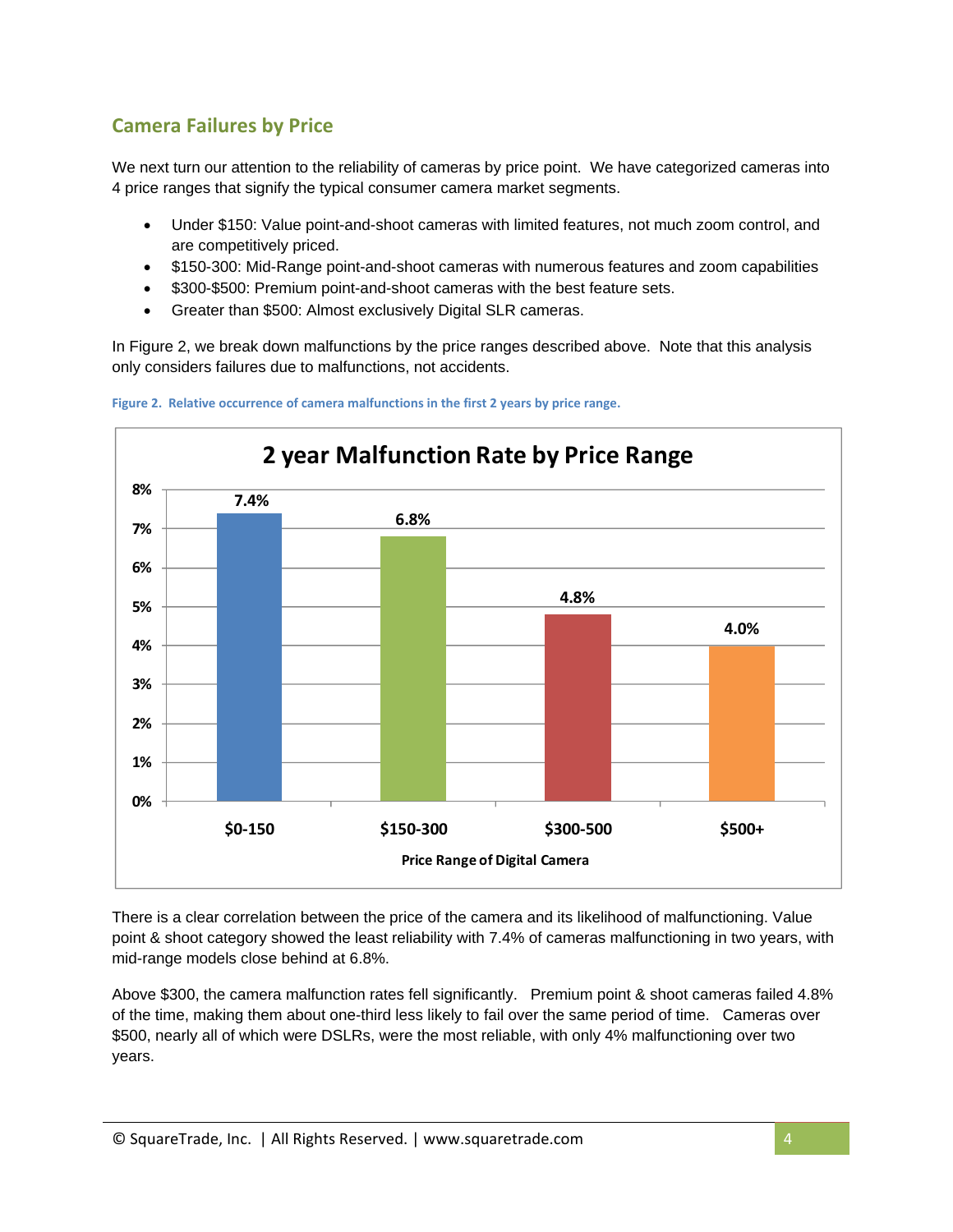### **Point‐and‐shoots under \$300: Panasonic most reliable**

Building on the above analysis, we next turn our attention to the relative reliability of different camera manufacturers across different price points. First we will look at the most inexpensive models: all cameras under \$300.





In Figure 3 we break out the 2 year failure rate by manufacturer. Panasonic takes the cake, being the only manufacturer to have a failure rate below 6%. Close behind are Fujifilm, Olympus, Sony, and Canon, all virtually tied for  $2<sup>nd</sup>$  place, and all having a failure rate at just above 6%.

Kodak, Nikon, and Pentax have slightly above average malfunction rates, ranging between 7.6% and 8.2%.

The brands with the highest rate of malfunction in our study are Polaroid and Casio. Polaroid has a malfunction rate just under 12%, and Casio comes in right at 13%, more than double the malfunction rate of the top 5 brands.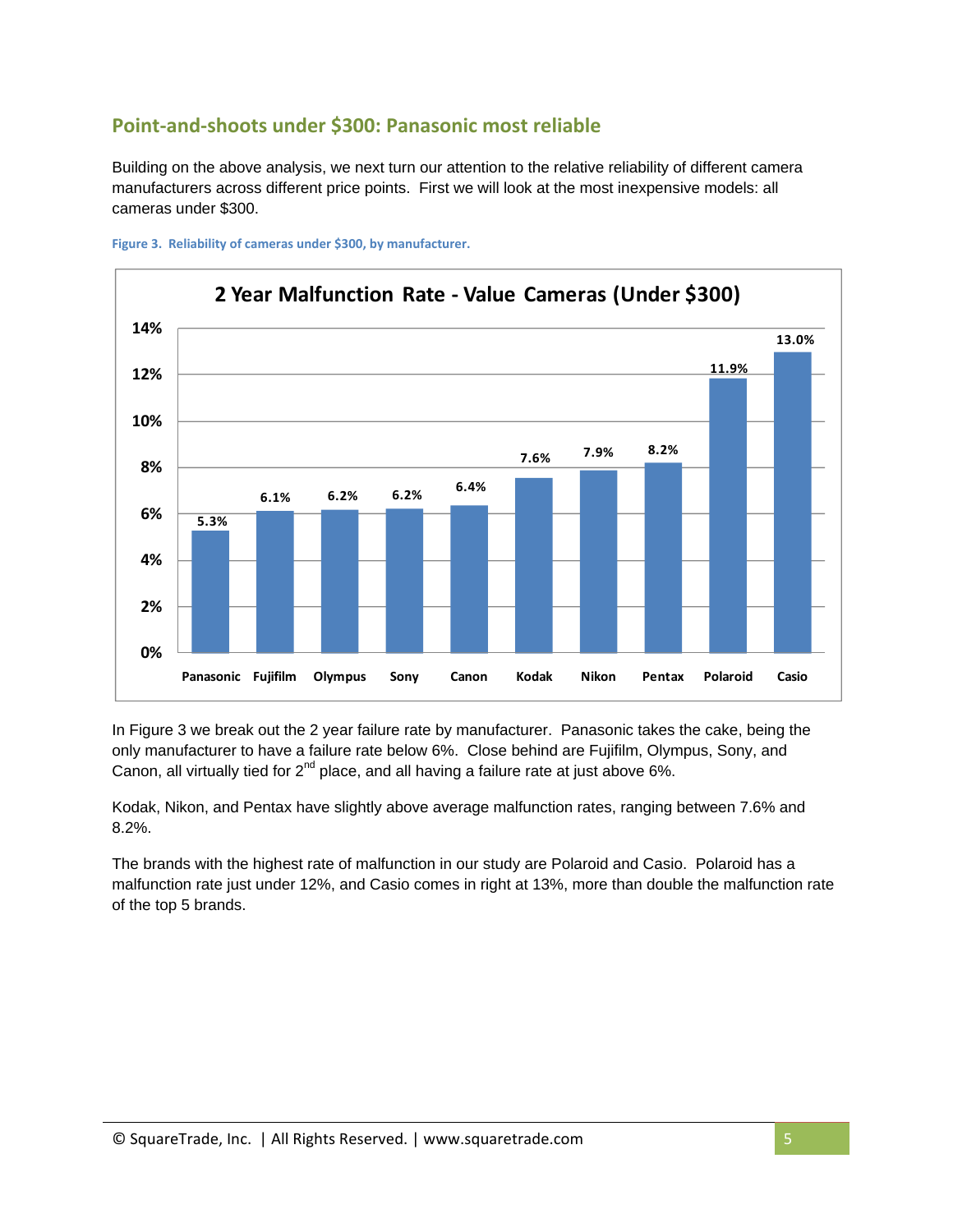## **Premium Point‐and‐shoot Cameras: Panasonic wins again!**

Next we examine the reliably of cameras sold at a price point between \$300 and \$500, which we call Premium point & shoot cameras. Since some manufacturers do not make many cameras in this price range, we only included those for which we have ample data.





Figure 4 shows that of the five brands considered, Panasonic is again the most reliable, with less than 2% of Premium Point-and-shoot cameras malfunctioning within two years. This is quite impressive as it beats even the average reliability of DSLRs and is well below the other 4 brands examined here.

In the middle of the pack, Nikon, Sony, and Olympus have failure rates of 3.1%, 3.6%, and 4.2% respectively. Canon's Premium Point-and-shoot cameras were the least reliable amongst the 5 brands and showed little improvement over the reliability of their value cameras (6.2% malfunction rate for Premium and 6.4% for Value cameras).

#### **Digital SLRs**

Now some readers are undoubtedly wondering, who makes the most reliable DSLR camera? When you are about to drop close to \$1000 on a nice camera that you hope to have for years to come, it certainly begs the question. All we can say at this point is that there is no significant difference between Nikon and Canon's reliability in the \$500+ item price range; they both have about a 4% failure rate at the 2 year mark. At this time we do not have a large enough sample to say anything about the reliability of other DSLR manufacturers.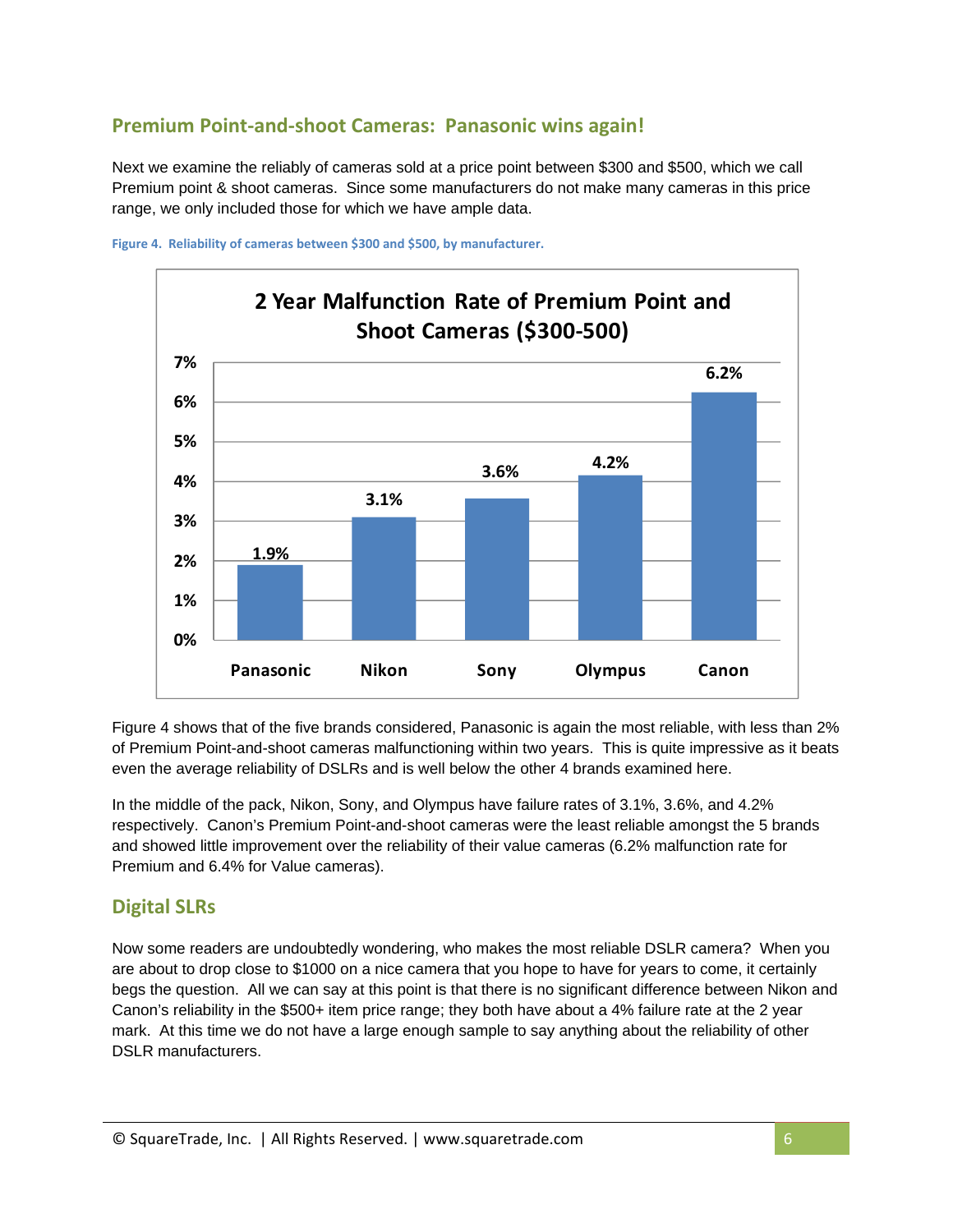# **Conclusions on Digital Camera Reliability**

In this study, we have found that digital cameras have about an 11% failure rate over two years when we include accidents. Over the typical 3 year lifespan of a point and shoot camera, we project nearly 16% of them to fail.

When breaking apart failure rates by price range, we do see that less expensive cameras fail more often than their more expensive counterparts. Above \$300, the reliability of cameras improved significantly.

Of the brands we examined, Panasonic is the clear leader in digital camera reliability. They are the only manufacturer to have less than a 6% failure rate for sub-\$300 models, and they achieved a less than 2% failure rate for \$300-500 models, much better than the other brands we looked at.

SquareTrade will continue to provide updates as more data becomes available. Over time we hope to include more brands in the various price point analyses, and hopefully we can shed some more light on who makes the most reliable DSLR camera.

© 2010 SquareTrade, Inc. All rights reserved. SquareTrade and the SquareTrade logo are registered trademarks of SquareTrade, Inc. All other trademarks and service marks are the property of their respective owners.